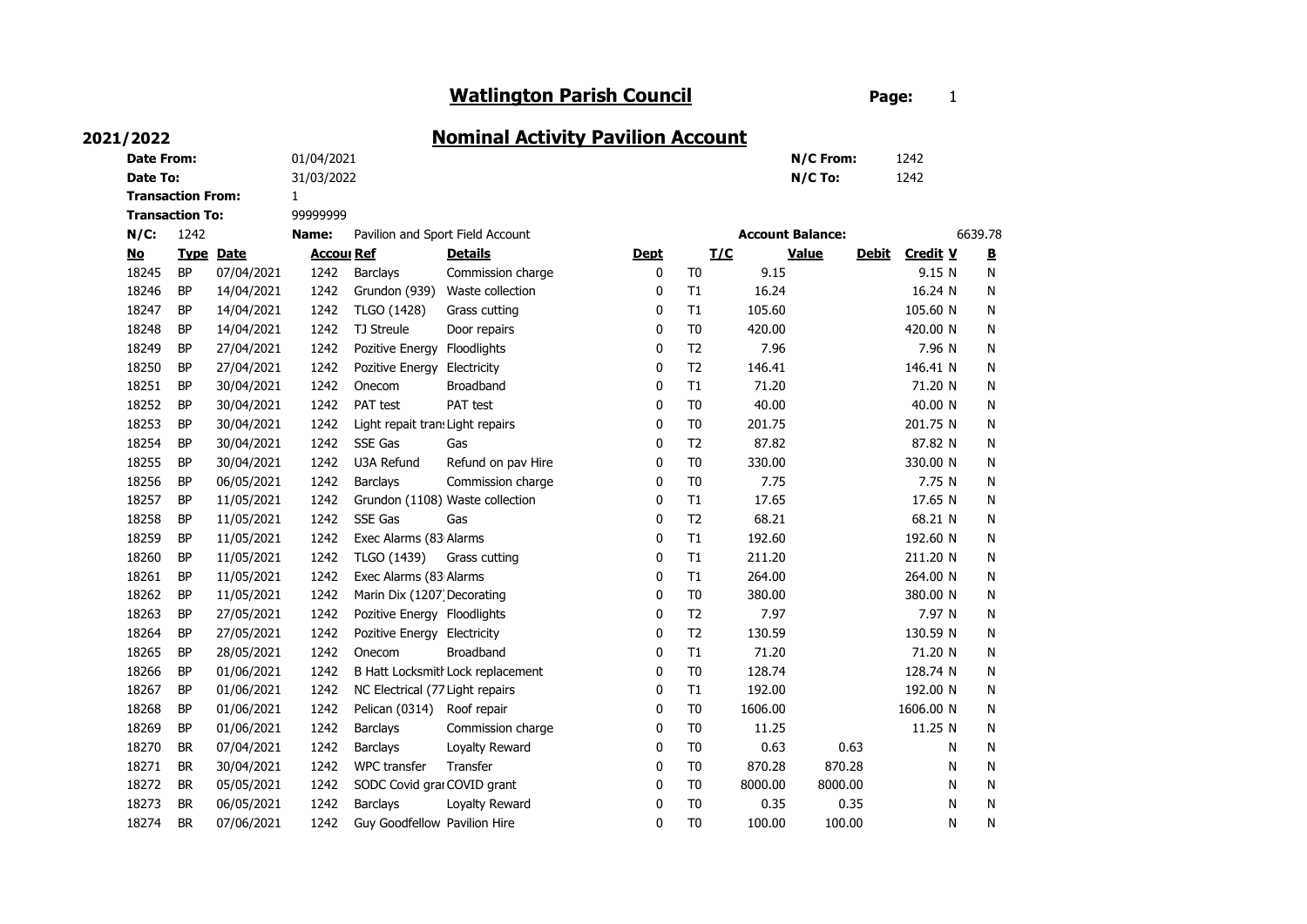| 18275 | <b>BR</b> | 07/06/2021 | 1242 | Barclays                          | Loyalty Reward                   | 0 | T <sub>0</sub> | 1.05   | 1.05   | Ν        | N            |
|-------|-----------|------------|------|-----------------------------------|----------------------------------|---|----------------|--------|--------|----------|--------------|
| 18460 | <b>BR</b> | 05/07/2021 | 1242 | Barclays                          | Loyalty reward                   | 0 | T <sub>0</sub> | 0.42   | 0.42   | N        | N            |
| 18461 | <b>BR</b> | 12/07/2021 | 1242 | Val Johnson                       | Pavilion Hire                    | 0 | T <sub>0</sub> | 88.00  | 88.00  | N        | N            |
| 18462 | <b>BP</b> | 16/06/2021 | 1242 | Legionalla Check Transfer         |                                  | 0 | T <sub>0</sub> | 476.00 |        | 476.00 N | N            |
| 18463 | ΒP        | 16/06/2021 | 1242 |                                   | Grundon (6994) Waste collection  | 0 | T1             | 62.88  |        | 62.88 N  | ${\sf N}$    |
| 18464 | <b>BP</b> | 16/06/2021 | 1242 | TLGO (1467)                       | <b>Grass Cutting</b>             | 0 | T1             | 211.20 |        | 211.20 N | ${\sf N}$    |
| 18465 | <b>BP</b> | 16/06/2021 | 1242 | A Better Service Septic Tank      |                                  | 0 | T <sub>0</sub> | 235.00 |        | 235.00 N | N            |
| 18466 | <b>BP</b> | 22/06/2021 | 1242 | <b>Transfer Sanitise Transfer</b> |                                  | 0 | T <sub>0</sub> | 79.44  |        | 79.44 N  | N            |
| 18467 | <b>BP</b> | 28/06/2021 | 1242 | Castle Water                      | Water                            | 0 | T <sub>0</sub> | 76.26  |        | 76.26 N  | N            |
| 18468 | <b>BP</b> | 28/06/2021 | 1242 | SSE Gas                           | Gas                              | 0 | T <sub>2</sub> | 64.30  |        | 64.30 N  | N            |
| 18469 | <b>BP</b> | 30/06/2021 | 1242 | Onecom                            | Broadband                        | 0 | T1             | 71.20  |        | 71.20 N  | N            |
| 18470 | <b>BP</b> | 01/07/2021 | 1242 | Sean Cunningha Transfer           |                                  | 0 | T <sub>0</sub> | 200.00 |        | 200.00 N | N            |
| 18471 | <b>BP</b> | 05/07/2021 | 1242 | <b>Barclays</b>                   | <b>Bank Charges</b>              | 0 | T <sub>0</sub> | 8.10   |        | 8.10 N   | N            |
| 18472 | <b>BP</b> | 07/07/2021 | 1242 | Pozitive Energy Floodlights       |                                  | 0 | T <sub>2</sub> | 9.34   |        | 9.34 N   | N            |
| 18473 | <b>BP</b> | 07/07/2021 | 1242 | Pozitive Energy Electricity       |                                  | 0 | T <sub>2</sub> | 125.37 |        | 125.37 N | ${\sf N}$    |
| 18474 | <b>BP</b> | 15/07/2021 | 1242 | Exec Alarms (83 Alarms            |                                  | 0 | T1             | 366.00 |        | 366.00 N | $\mathsf{N}$ |
| 18475 | <b>BP</b> | 15/07/2021 | 1242 | A Better Service Septic Tank      |                                  | 0 | T <sub>0</sub> | 47.00  |        | 47.00 N  | $\mathsf{N}$ |
| 18476 | <b>BP</b> | 15/07/2021 | 1242 | PPL PRS Licence Licence           |                                  | 0 | T1             | 239.75 |        | 239.75 N | N            |
| 18607 | <b>BP</b> | 02/08/2021 | 1242 | Pozitive Energy Elec              |                                  | 0 | T <sub>2</sub> | 9.66   |        | 9.66 N   | N            |
| 18608 | <b>BP</b> | 02/08/2021 | 1242 | Pozitive Energy Elec              |                                  | 0 | T <sub>2</sub> | 120.40 |        | 120.40 N | N            |
| 18609 | BP        | 02/08/2021 | 1242 | Tv Licencing                      | <b>TV License</b>                | 0 | T <sub>0</sub> | 159.00 |        | 159.00 N | N            |
| 18610 | <b>BP</b> | 02/08/2021 | 1242 | SODC                              | <b>Business Rates</b>            | 0 | T <sub>0</sub> | 94.09  |        | 94.09 N  | N            |
| 18611 | <b>BP</b> | 04/08/2021 | 1242 | Barclays                          | <b>Bank Charges</b>              | 0 | T <sub>0</sub> | 9.15   |        | 9.15 N   | N            |
| 18612 | <b>BP</b> | 24/08/2021 | 1242 | <b>WPC</b>                        | Fridge Freezer purchase          | 0 | T <sub>0</sub> | 310.00 |        | 310.00 N | N            |
| 18613 | <b>BP</b> | 24/08/2021 | 1242 | <b>WPC</b>                        | <b>Viking Purchases</b>          | 0 | T <sub>0</sub> | 32.43  |        | 32.43 N  | N            |
| 18614 | <b>BP</b> | 24/08/2021 | 1242 | Grundon                           | <b>Bin Emptying June</b>         | 0 | T1             | 104.60 |        | 104.60 N | $\mathsf{N}$ |
| 18615 | <b>BP</b> | 24/08/2021 | 1242 | Grundon                           | Bin Emptying July                | 0 | T1             | 85.26  |        | 85.26 N  | N            |
| 18616 | <b>BP</b> | 24/08/2021 | 1242 | Exec Alarms                       | Cricket Club Container Issue and | 0 | T1             | 113.40 |        | 113.40 N | N            |
| 18617 | <b>BP</b> | 24/08/2021 | 1242 | <b>TLGO</b>                       | WTFC Grasscutting June Cuts      | 0 | T1             | 211.20 |        | 211.20 N | $\mathsf{N}$ |
| 18618 | <b>BP</b> | 24/08/2021 | 1242 | <b>TLGO</b>                       | WTFC Grasscutting July Cuts      | 0 | T1             | 211.20 |        | 211.20 N | N            |
| 18619 | BP        | 26/08/2021 | 1242 | Pozitive Energy                   | Electricity                      | 0 | T <sub>2</sub> | 121.55 |        | 121.55 N | N            |
| 18620 | <b>BP</b> | 26/08/2021 | 1242 | Pozitive Energy                   | Electricity                      | 0 | T <sub>2</sub> | 9.34   |        | 9.34 N   | N            |
| 18621 | <b>BP</b> | 26/08/2021 | 1242 | Castle Water                      | Water                            | 0 | T <sub>0</sub> | 76.26  |        | 76.26 N  | N            |
| 18622 | ΒP        | 26/08/2021 | 1242 | Onecom                            | Telephone and Broadband          | 0 | T1             | 71.20  |        | 71.20 N  | N            |
| 18623 | <b>BR</b> | 04/08/2021 | 1242 | <b>Barclays</b>                   | Loyalty reward                   | 0 | T <sub>0</sub> | 0.63   | 0.63   | N        | N            |
| 18624 | <b>BR</b> | 06/08/2021 | 1242 | <b>WCC</b>                        | WCC Share for 2019 Inv 1416      | 0 | T <sub>0</sub> | 65.77  | 65.77  | Ν        | N            |
| 18625 | <b>BR</b> | 06/08/2021 | 1242 | <b>WCC</b>                        | Energy July Aug Sept 2019 Inv 1  | 0 | T <sub>0</sub> | 206.71 | 206.71 | Ν        | N            |
| 18626 | <b>BR</b> | 06/08/2021 | 1242 | <b>WCC</b>                        | Energy Bins Oct Nov Dec 2019     | 0 | T <sub>0</sub> | 109.70 | 109.70 | Ν        | N            |
| 18627 | <b>BR</b> | 06/08/2021 | 1242 | <b>WCC</b>                        | Rent Jan 2020                    | 0 | T <sub>0</sub> | 208.33 | 208.33 | N        | N            |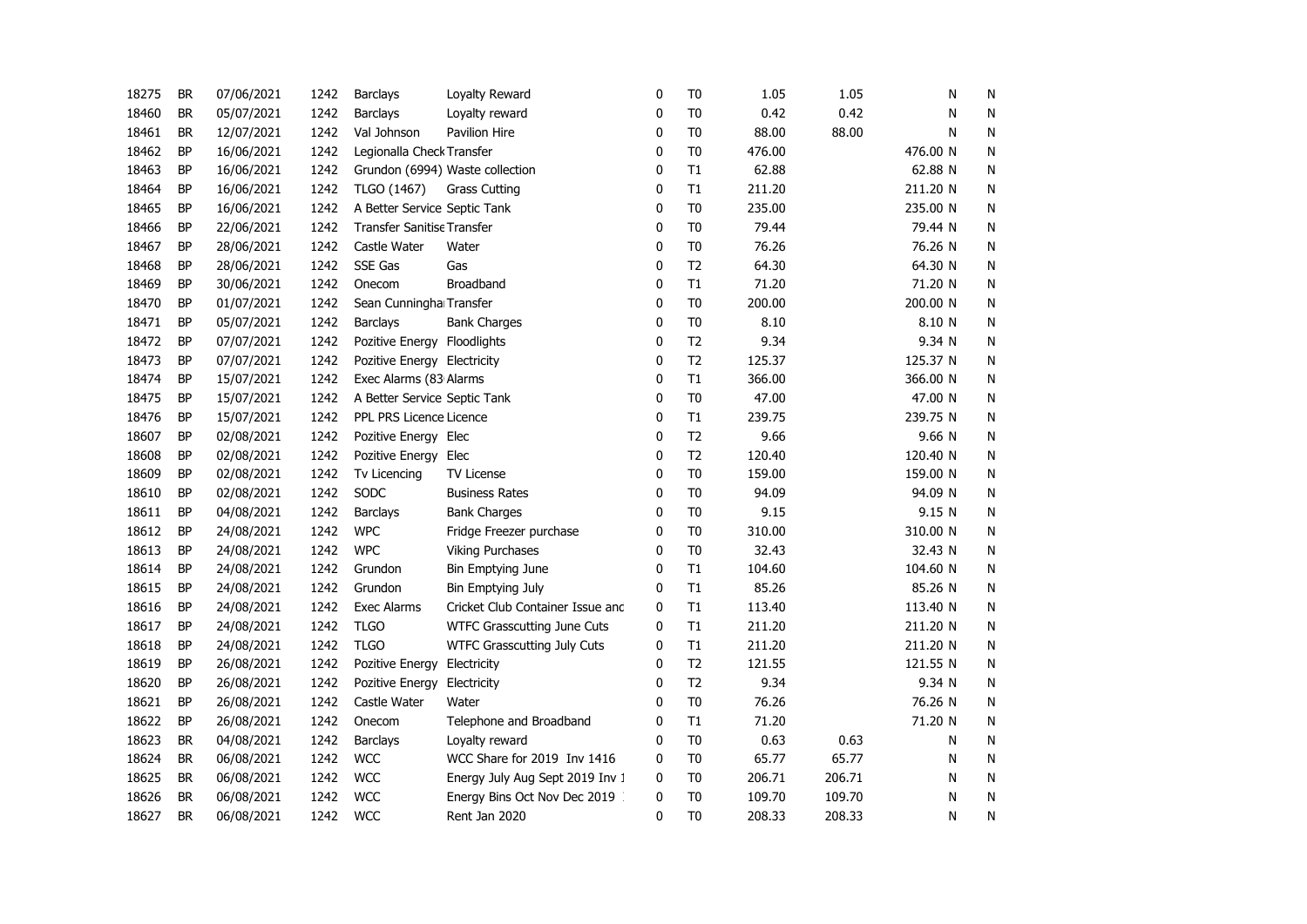| 18628 | <b>BR</b> | 06/08/2021 | 1242 | <b>WCC</b>                  | Rent Feb 2020                            | 0 | T0             | 208.33  | 208.33 | Ν         | N |
|-------|-----------|------------|------|-----------------------------|------------------------------------------|---|----------------|---------|--------|-----------|---|
| 18629 | <b>BR</b> | 06/08/2021 | 1242 | <b>WCC</b>                  | Enery Bills Jan Feb March 2020           | 0 | T <sub>0</sub> | 110.52  | 110.52 | N         | N |
| 18630 | <b>BP</b> | 28/07/2021 | 1242 | Castle Water                | Water                                    | 0 | T <sub>0</sub> | 76.26   |        | 76.26 N   | N |
| 18631 | ΒP        | 28/07/2021 | 1242 | OneCom                      | Telephone and Broadband                  | 0 | T1             | 71.20   |        | 71.20 N   | N |
| 18632 | <b>BP</b> | 24/08/2021 | 1242 | <b>WPC</b>                  | Gas                                      | 0 | T <sub>0</sub> | 17.62   |        | 17.62 N   | N |
| 18942 | <b>BP</b> | 07/09/2021 | 1242 | <b>Barclays</b>             | Commission charges                       | 0 | T <sub>0</sub> | 9.85    |        | 9.85 N    | N |
| 18943 | <b>BP</b> | 22/09/2021 | 1242 |                             | Grundon (61400 Waste collection          | 0 | T1             | 85.26   |        | 85.26 N   | N |
| 18944 | BP        | 22/09/2021 | 1242 | John Taylor (SI : Plumbing  |                                          | 0 | T1             | 147.60  |        | 147.60 N  | N |
| 18945 | BP        | 22/09/2021 | 1242 | John Taylor (SI : Plumbing  |                                          | 0 | T1             | 180.00  |        | 180.00 N  | N |
| 18946 | BP        | 22/09/2021 | 1242 | John Taylor (SI : Plumbing  |                                          | 0 | T1             | 190.80  |        | 190.80 N  | N |
| 18947 | BP        | 22/09/2021 | 1242 | TLGO (1519)                 | <b>Grass Cutting</b>                     | 0 | T1             | 211.20  |        | 211.20 N  | N |
| 18948 | BP        | 22/09/2021 | 1242 |                             | NC Electrical (77 Electrical maintenance | 0 | T1             | 425.70  |        | 425.70 N  | N |
| 18949 | <b>BP</b> | 22/09/2021 | 1242 | Exec Alarms (84 Alarms      |                                          | 0 | T1             | 1219.20 |        | 1219.20 N | N |
| 18950 | <b>BP</b> | 27/09/2021 | 1242 | Pozitive Energy Floodlights |                                          | 0 | T <sub>2</sub> | 9.80    |        | 9.80 N    | N |
| 18951 | <b>BP</b> | 27/09/2021 | 1242 | Pozitive Energy Electricity |                                          | 0 | T <sub>2</sub> | 131.83  |        | 131.83 N  | N |
| 18952 | <b>BP</b> | 28/09/2021 | 1242 | Castle Water                | Water                                    | 0 | T <sub>0</sub> | 76.26   |        | 76.26 N   | N |
| 18953 | <b>BP</b> | 29/09/2021 | 1242 | <b>SSE</b>                  | Gas                                      | 0 | T <sub>2</sub> | 85.41   |        | 85.41 N   | N |
| 18954 | BP        | 30/09/2021 | 1242 | Onecom                      | Broadband                                | 0 | T1             | 71.20   |        | 71.20 N   | N |
| 18955 | BP        | 04/10/2021 | 1242 | Barclays                    | Commission charges                       | 0 | T <sub>0</sub> | 11.50   |        | 11.50 N   | N |
| 18956 | BP        | 11/10/2021 | 1242 | <b>SSE</b>                  | Gas                                      | 0 | T <sub>2</sub> | 70.48   |        | 70.48 N   | N |
| 18957 | BP        | 11/10/2021 | 1242 |                             | Grundon (4255) Waste collection          | 0 | T1             | 84.80   |        | 84.80 N   | N |
| 18958 | BP        | 11/10/2021 | 1242 | John Taylor (SI : Plumbing  |                                          | 0 | T1             | 480.58  |        | 480.58 N  | N |
| 18959 | <b>BP</b> | 11/10/2021 | 1242 | Exec Alarms (WaAlarms       |                                          | 0 | T1             | 536.50  |        | 536.50 N  | N |
| 18960 | <b>BP</b> | 25/10/2021 | 1242 | Pozitive Energy Floodlights |                                          | 0 | T2             | 9.80    |        | 9.80 N    | N |
| 18961 | <b>BP</b> | 26/10/2021 | 1242 | Pozitive Energy Electricity |                                          | 0 | T <sub>2</sub> | 82.10   |        | 82.10 N   | N |
| 18962 | <b>BP</b> | 28/10/2021 | 1242 | Castle Water                | Water                                    | 0 | T <sub>0</sub> | 76.26   |        | 76.26 N   | N |
| 18963 | <b>BP</b> | 29/10/2021 | 1242 | Onecom                      | Broadband                                | 0 | T1             | 71.20   |        | 71.20 N   | N |
| 18964 | <b>BP</b> | 04/11/2021 | 1242 |                             | Commission charCommission charges        | 0 | T <sub>0</sub> | 14.65   |        | 14.65 N   | N |
| 18965 | BP        | 19/11/2021 | 1242 | <b>SSE</b>                  | Gas                                      | 0 | T <sub>2</sub> | 146.11  |        | 146.11 N  | N |
| 18966 | BP        | 25/11/2021 | 1242 |                             | Grundon (818) Waste collection           | 0 | T1             | 85.26   |        | 85.26 N   | N |
| 18967 | ΒP        | 25/11/2021 | 1242 | Exec Alarms (86 Alarms      |                                          | 0 | T1             | 88.20   |        | 88.20 N   | N |
| 18968 | <b>BP</b> | 25/11/2021 | 1242 | SODC                        | Premises Licence                         | 0 | T <sub>0</sub> | 180.00  |        | 180.00 N  | N |
| 18969 | ΒP        | 25/11/2021 | 1242 | TLGO (1536)                 | <b>Grass Cutting</b>                     | 0 | T1             | 211.20  |        | 211.20 N  | Ν |
| 18970 | <b>BP</b> | 25/11/2021 | 1242 | TLGO (1553)                 | <b>Grass Cutting</b>                     | 0 | T1             | 316.80  |        | 316.80 N  | N |
| 18971 | BP        | 29/11/2021 | 1242 | Pozitive Energy             | Electricity                              | 0 | T <sub>2</sub> | 181.59  |        | 181.59 N  | N |
| 18972 | BP        | 29/11/2021 | 1242 | Castle Water                | Water                                    | 0 | T <sub>0</sub> | 76.26   |        | 76.26 N   | N |
| 18973 | <b>BP</b> | 30/11/2021 | 1242 | Onecom                      | Broadband                                | 0 | T1             | 71.20   |        | 71.20 N   | N |
| 18974 | <b>BP</b> | 06/12/2021 | 1242 | Barclays                    | Commission charges                       | 0 | T <sub>0</sub> | 10.10   |        | 10.10 N   | N |
| 18975 | <b>BP</b> | 09/12/2021 | 1242 | Pozitive Energy Electricity |                                          | 0 | T <sub>2</sub> | 217.21  |        | 217.21 N  | N |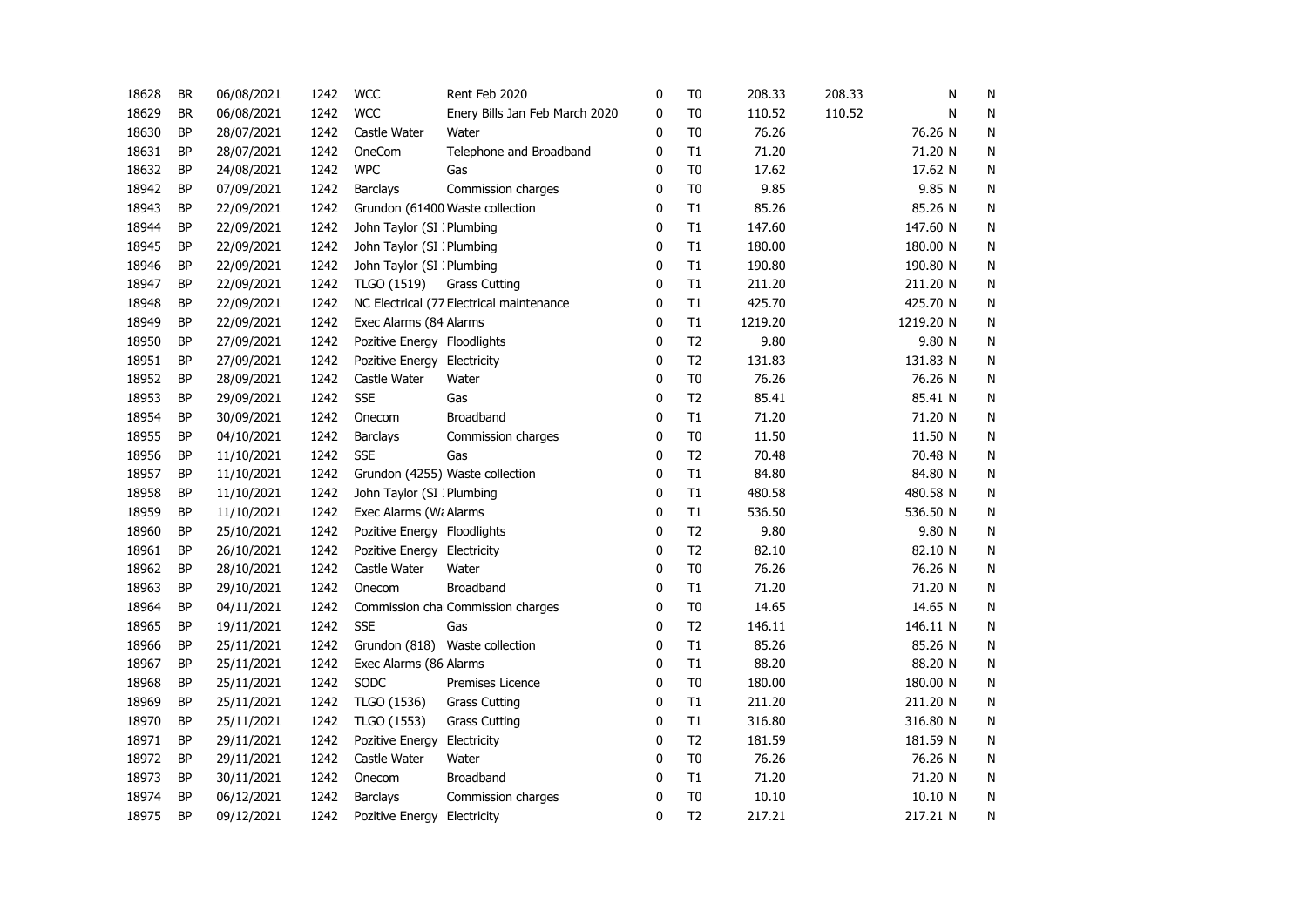| 18976 | ΒP        | 22/12/2021 | 1242 |                                          | Grundon (05072 Waste collection          | 0            | T1             | 102.35  |        | 102.35 N  | N         |
|-------|-----------|------------|------|------------------------------------------|------------------------------------------|--------------|----------------|---------|--------|-----------|-----------|
| 18977 | <b>BP</b> | 22/12/2021 | 1242 | <b>SSE</b>                               | Gas                                      | 0            | T <sub>2</sub> | 216.40  |        | 216.40 N  | N         |
| 18978 | BP        | 22/12/2021 | 1242 | A Better Service Septic tank             |                                          | 0            | T1             | 272.40  |        | 272.40 N  | N         |
| 18979 | ΒP        | 22/12/2021 | 1242 | NC Electrical (77 Electrical maintenance |                                          | 0            | T1             | 339.84  |        | 339.84 N  | N         |
| 18980 | BP        | 22/12/2021 | 1242 | Exec Alarms (86 Alarms                   |                                          | $\mathbf{0}$ | $\mathsf{T}1$  | 1060.80 |        | 1060.80 N | N         |
| 18981 | <b>BP</b> | 29/12/2021 | 1242 | Castle Water                             | Water                                    | $\mathbf 0$  | T <sub>0</sub> | 76.26   |        | 76.26 N   | N         |
| 18983 | BP        | 05/01/2022 | 1242 | Onecom                                   | <b>Broadband</b>                         | 0            | T1             | 71.20   |        | 71.20 N   | N         |
| 18984 | ΒP        | 06/01/2022 | 1242 | Pozitive Energy Floodlights              |                                          | 0            | T <sub>2</sub> | 9.07    |        | 9.07 N    | N         |
| 18985 | BP        | 06/01/2022 | 1242 | <b>Barclays</b>                          | Commission charges                       | 0            | T <sub>0</sub> | 12.55   |        | 12.55 N   | N         |
| 18986 | <b>BP</b> | 11/01/2022 | 1242 |                                          | Grundon (05258 Waste collection          | 0            | T1             | 85.26   |        | 85.26 N   | N         |
| 18987 | BP        | 11/01/2022 | 1242 | Exec Alarms (86 Alarms                   |                                          | 0            | T <sub>0</sub> | 119.70  |        | 119.70 N  | N         |
| 18988 | BP        | 11/01/2022 | 1242 | John Taylor (JT4Plumbing                 |                                          | $\pmb{0}$    | T1             | 90.00   |        | 90.00 N   | N         |
| 18989 | <b>BP</b> | 11/01/2022 | 1242 | Pozitive Energy Electricity              |                                          | 0            | T <sub>2</sub> | 212.08  |        | 212.08 N  | N         |
| 18990 | ΒP        | 20/01/2022 | 1242 | <b>SSE</b>                               | Gas                                      | $\pmb{0}$    | T2             | 224.85  |        | 224.85 N  | N         |
| 18991 | <b>BP</b> | 26/01/2022 | 1242 | Pozitive Energy                          | Floodlights                              | $\mathbf 0$  | T <sub>2</sub> | 9.80    |        | 9.80 N    | N         |
| 18992 | <b>BP</b> | 28/01/2022 | 1242 | Castle Water                             | Water                                    | $\mathbf 0$  | T <sub>0</sub> | 156.23  |        | 156.23 N  | N         |
| 18993 | <b>BP</b> | 31/01/2022 | 1242 | Onecom                                   | Broadband                                | 0            | T1             | 71.20   |        | 71.20 N   | N         |
| 18994 | BP        | 01/02/2022 | 1242 | <b>DB</b> Electrical                     | Repair to floor polisher                 | 0            | T <sub>0</sub> | 40.00   |        | 40.00 N   | Ν         |
| 18995 | BP        | 01/02/2022 | 1242 | TLGO (1562)                              | <b>Grass Cutting</b>                     | 0            | T1             | 316.80  |        | 316.80 N  | N         |
| 18996 | BP        | 04/02/2022 | 1242 | <b>Barclays</b>                          | Commission charges                       | 0            | T <sub>0</sub> | 12.55   |        | 12.55 N   | N         |
| 18997 | BP        | 08/02/2022 | 1242 |                                          | NC Electrical (77 Electrical maintenance | 0            | T1             | 162.00  |        | 162.00 N  | N         |
| 18998 | <b>BR</b> | 07/09/2021 | 1242 | Barclays                                 | Loyalty Rewards                          | 0            | T <sub>0</sub> | 0.77    | 0.77   | N         | N         |
| 18999 | <b>BR</b> | 24/09/2021 | 1242 | N Fitzgerald                             | Pavilion Hire                            | 0            | T <sub>0</sub> | 60.60   | 60.60  | N         | N         |
| 19000 | <b>BR</b> | 30/09/2021 | 1242 | I Chappel                                | Pavilion Hire                            | 0            | T <sub>0</sub> | 60.00   | 60.00  | N         | ${\sf N}$ |
| 19001 | <b>BR</b> | 04/10/2021 | 1242 | Barclays                                 | Loyalty Rewards                          | 0            | T <sub>0</sub> | 0.70    | 0.70   | Ν         | ${\sf N}$ |
| 19002 | <b>BR</b> | 04/10/2021 | 1242 | Nunn                                     | Pavilion Hire                            | 0            | T <sub>0</sub> | 66.00   | 66.00  | Ν         | N         |
| 19003 | <b>BR</b> | 04/11/2021 | 1242 | <b>Barclays</b>                          | Loyalty Rewards                          | 0            | T <sub>0</sub> | 1.33    | 1.33   | Ν         | N         |
| 19004 | <b>BR</b> | 08/11/2021 | 1242 | Nerys Warner                             | Pavilion Hire                            | 0            | T <sub>0</sub> | 27.00   | 27.00  | Ν         | N         |
| 19005 | <b>BR</b> | 08/11/2021 | 1242 | WTFC (01463)                             | Grasscutting                             | 0            | T <sub>0</sub> | 528.00  | 528.00 | Ν         | N         |
| 19006 | <b>BR</b> | 08/11/2021 | 1242 | WTFC (01463)                             | Floodlights                              | 0            | T <sub>0</sub> | 25.69   | 25.69  | Ν         | Ν         |
| 19007 | BR        | 22/11/2021 | 1242 |                                          | Sports Club (014Waste recharge           | 0            | T <sub>0</sub> | 225.33  | 225.33 | Ν         | Ν         |
| 19008 | BR        | 26/11/2021 | 1242 | Val Johnson                              | Pavilion Hire                            | 0            | T <sub>0</sub> | 88.00   | 88.00  | Ν         | Ν         |
| 19009 | BR        | 03/12/2021 | 1242 | Val Johnson                              | Pavilion Hire                            | 0            | T <sub>0</sub> | 11.00   | 11.00  | Ν         | N         |
| 19010 | <b>BR</b> | 06/12/2021 | 1242 | <b>Barclays</b>                          | Loyalty Rewards                          | 0            | T <sub>0</sub> | 0.42    | 0.42   | Ν         | N         |
| 19011 | <b>BR</b> | 06/01/2022 | 1242 | <b>Barclays</b>                          | Loyalty Rewards                          | 0            | T <sub>0</sub> | 0.91    | 0.91   | Ν         | N         |
| 19012 | <b>BR</b> | 11/01/2022 | 1242 | WTFC (01467)                             | Electricity recharge                     | 0            | T <sub>0</sub> | 36.67   | 36.67  | Ν         | N         |
| 19013 | <b>BR</b> | 11/01/2022 | 1242 | WTFC (01467)                             | Gas recharge                             | 0            | T <sub>0</sub> | 55.41   | 55.41  | N         | N         |
| 19014 | <b>BR</b> | 17/01/2022 | 1242 | WTCC (01466)                             | Electricity recharge                     | 0            | T <sub>0</sub> | 46.01   | 46.01  | Ν         | N         |
| 19015 | <b>BR</b> | 17/01/2022 | 1242 | WTCC(01466)                              | Gas recharge                             | 0            | T <sub>0</sub> | 104.34  | 104.34 | N         | Ν         |
|       |           |            |      |                                          |                                          |              |                |         |        |           |           |